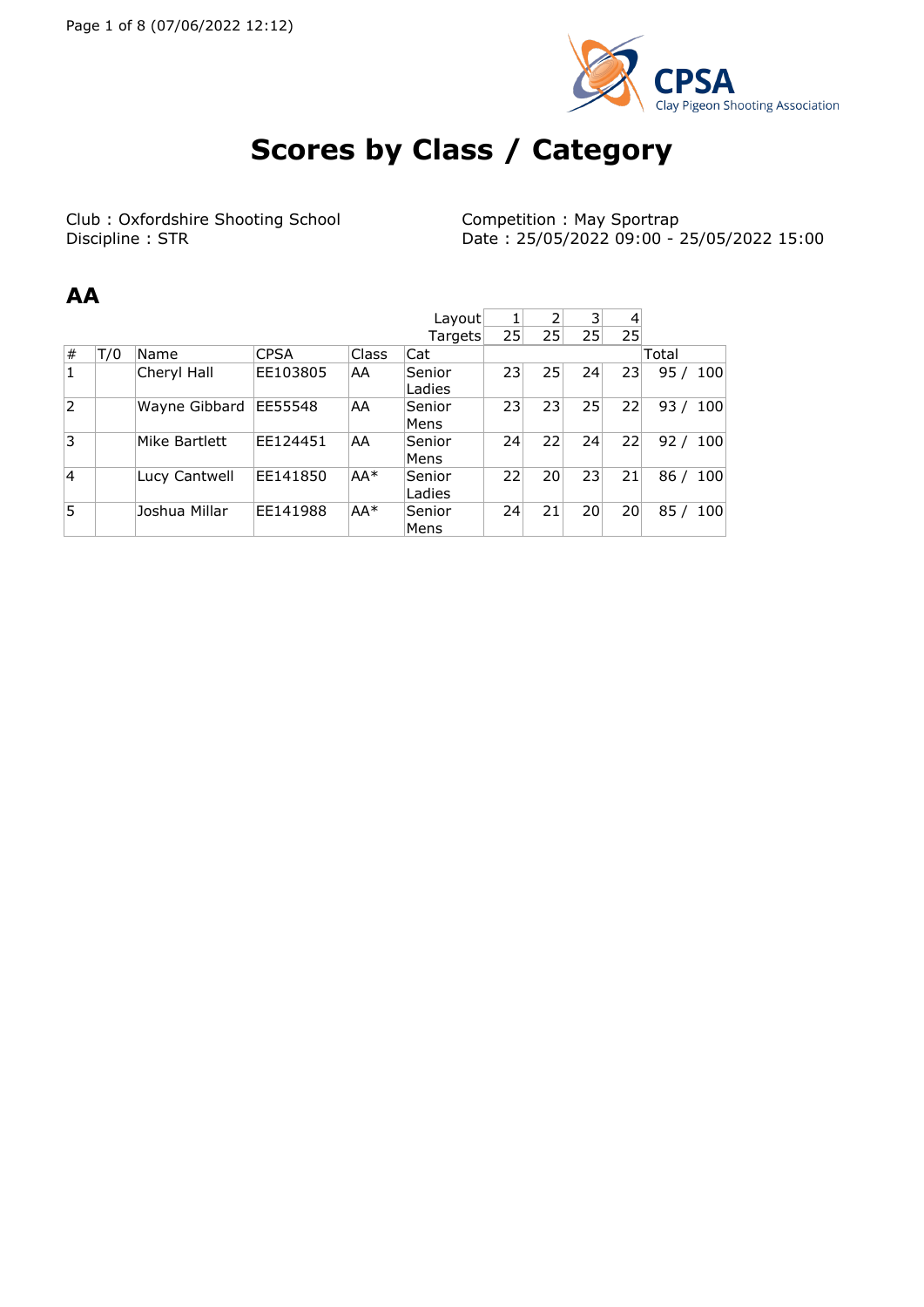

|   |     |              |             |       | Layout          |                 |                 | 31 | 4               |       |       |
|---|-----|--------------|-------------|-------|-----------------|-----------------|-----------------|----|-----------------|-------|-------|
|   |     |              |             |       | Targets         | 25              | 25 <sub>1</sub> | 25 | 25              |       |       |
| # | T/0 | Name         | <b>CPSA</b> | Class | Cat             |                 |                 |    |                 | Total |       |
|   |     | Jeremy Baker | EE125565    | А     | Senior<br>Mens  | 21              | 23 <sup>1</sup> | 21 | 20 <sup>1</sup> | 85/   | - 100 |
|   | Yes | David Pryce  | EE61653     | Α     | Veteran<br>Mens | 20 <sup>1</sup> |                 | 23 | 19              | 79 /  | 100   |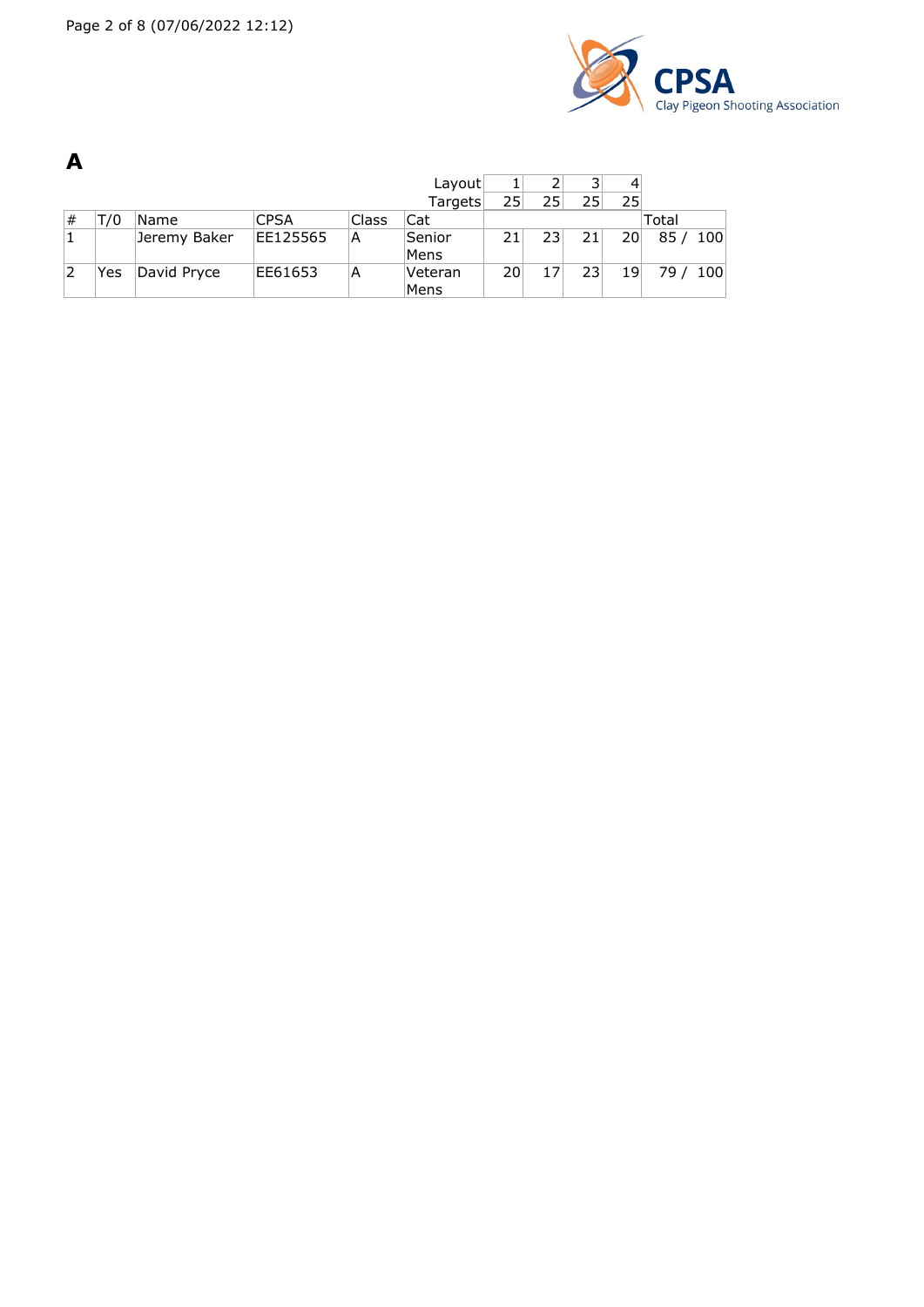

**B** Layout 1 2 3 4<br>Targets 25 25 25 25 Targets<sup>25</sup> # T/0 Name CPSA Class Cat Total 1 Robert Honour EE128554 B Senior Mens<br>Veteran 23 22 21 19 85 / 100 2 Yes Paul Walker  $EE117074 B*$ Mens<br>Veteran 18 16 22 17 73 / 100 3 Tony Robbins EE72914 B Mens 21 14 21 12 68 / 100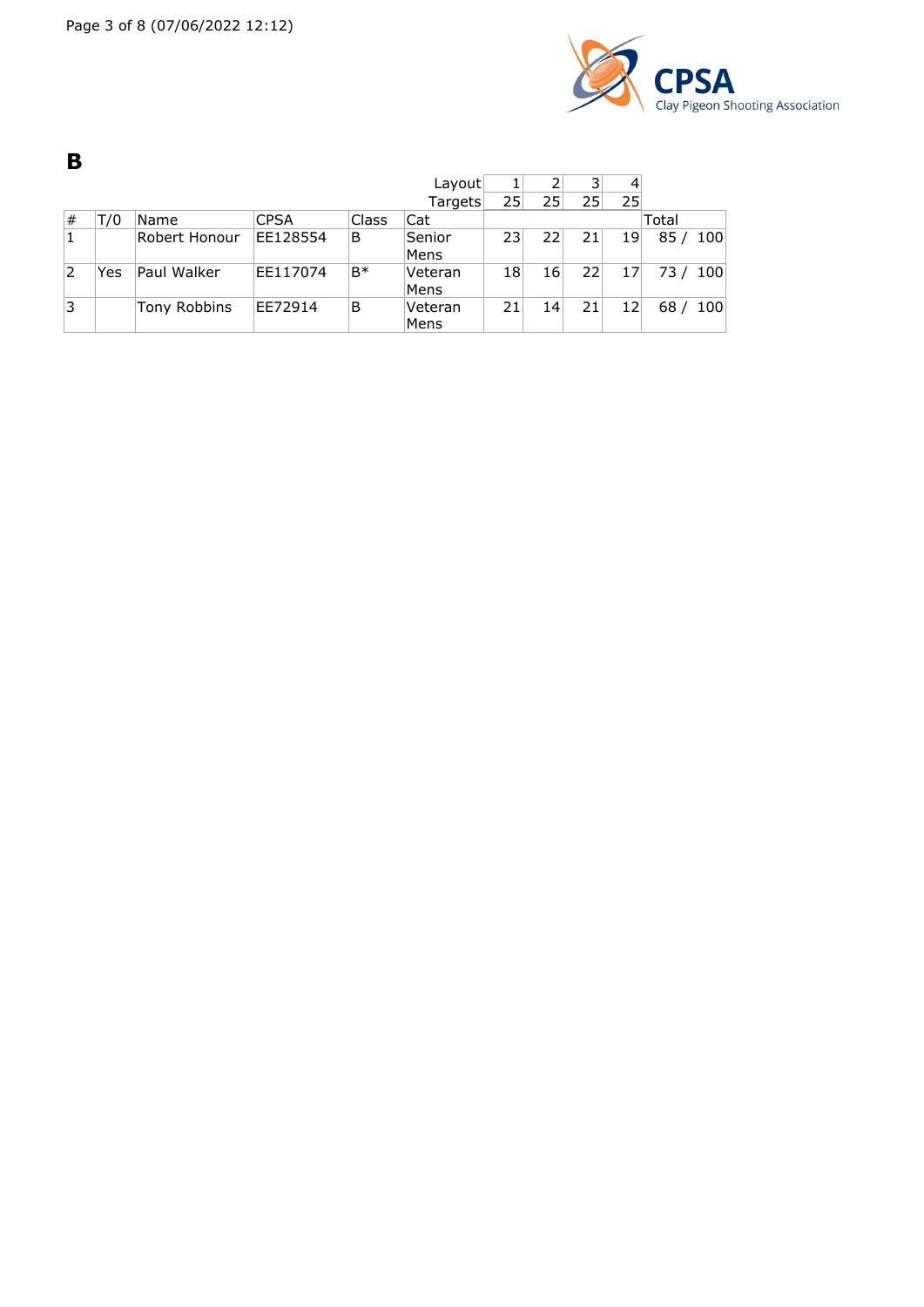

**C**

|              |     |                            |             |              | Layout           | 1  |                 |    | 4               |        |          |
|--------------|-----|----------------------------|-------------|--------------|------------------|----|-----------------|----|-----------------|--------|----------|
|              |     |                            |             |              | Targets          | 25 | 25 <sub>1</sub> | 25 | 25 <sub>1</sub> |        |          |
| #            | T/0 | Name                       | <b>CPSA</b> | <b>Class</b> | Cat              |    |                 |    |                 | Total  |          |
| $\mathbf{1}$ |     | Jane Robbins               | EE125233    | $C^*$        | Senior<br>Ladies | 17 | 20 <sup>1</sup> | 19 | 18              |        | 74 / 100 |
| $2 =$        | Yes | Lewis Bull                 |             | $C^*$        | Senior<br>Mens   | 16 | 19              | 20 | 15 <sub>l</sub> | 70/100 |          |
| $2 =$        | Yes | Vicky Lipscombe-<br>Kettel | EE132436    | C            | Senior<br>Ladies | 18 | 18              | 16 | 18              |        | 70/100   |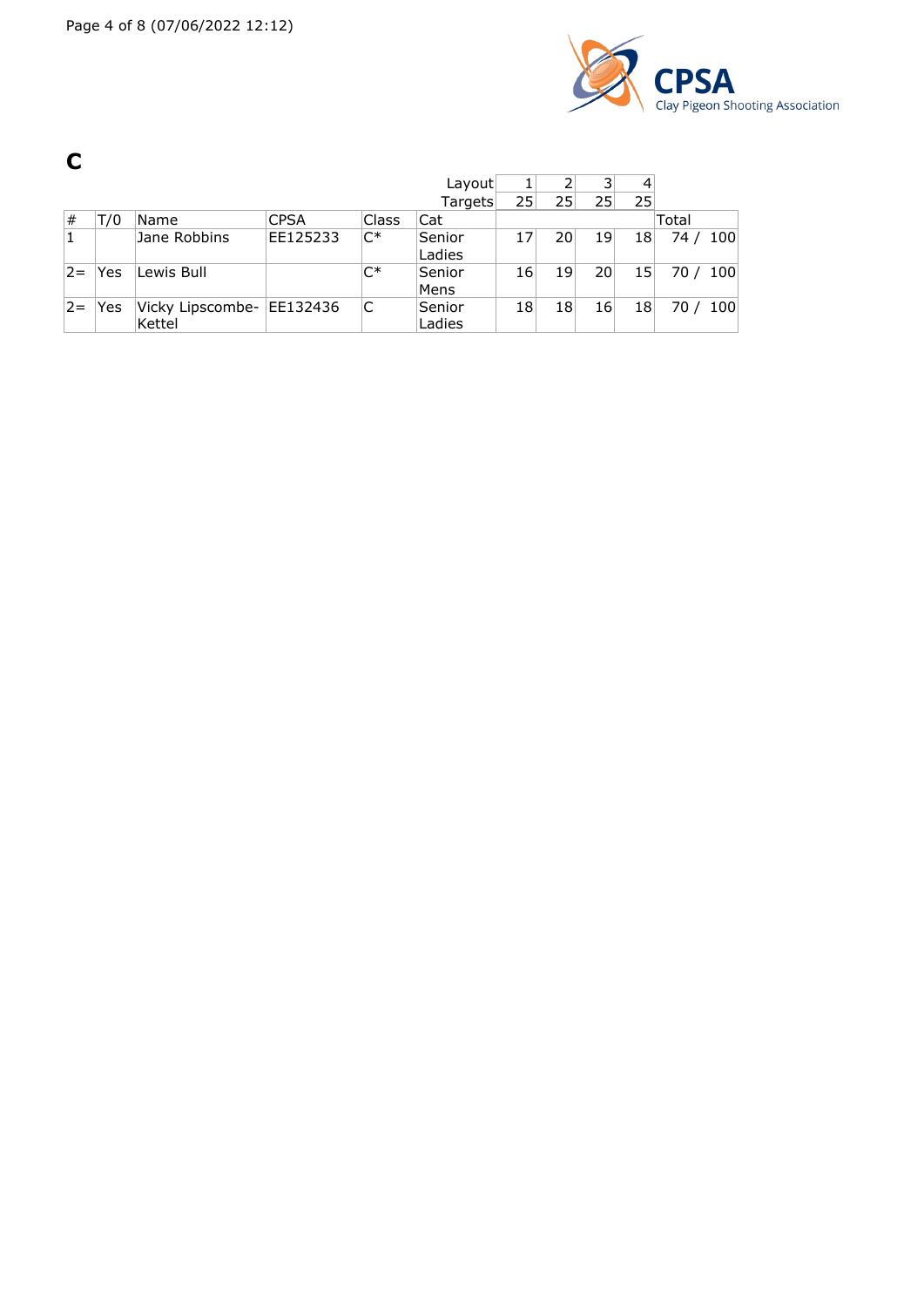Page 5 of 8 (07/06/2022 12:12)



## **Ladies**

|                |     |                            |             |        | Layout<br>Targets | 25 | 2<br>25 | 3<br>25 | 4<br>25 |             |
|----------------|-----|----------------------------|-------------|--------|-------------------|----|---------|---------|---------|-------------|
| #              | T/0 | Name                       | <b>CPSA</b> | Class  | Cat               |    |         |         |         | Total       |
| $\mathbf{1}$   |     | Cheryl Hall                | EE103805    | AA     | Senior<br>Ladies  | 23 | 25      | 24      | 23      | 95/100      |
| $\overline{2}$ |     | Lucy Cantwell              | EE141850    | $AA^*$ | Senior<br>Ladies  | 22 | 20      | 23      | 21      | 86/100      |
| 3              |     | Jane Robbins               | EE125233    | $C^*$  | Senior<br>Ladies  | 17 | 20      | 19      | 18      | 74 / 100    |
| 4              | Yes | Vicky Lipscombe-<br>Kettel | EE132436    | C      | Senior<br>Ladies  | 18 | 18      | 16      | 18      | 100<br>70 / |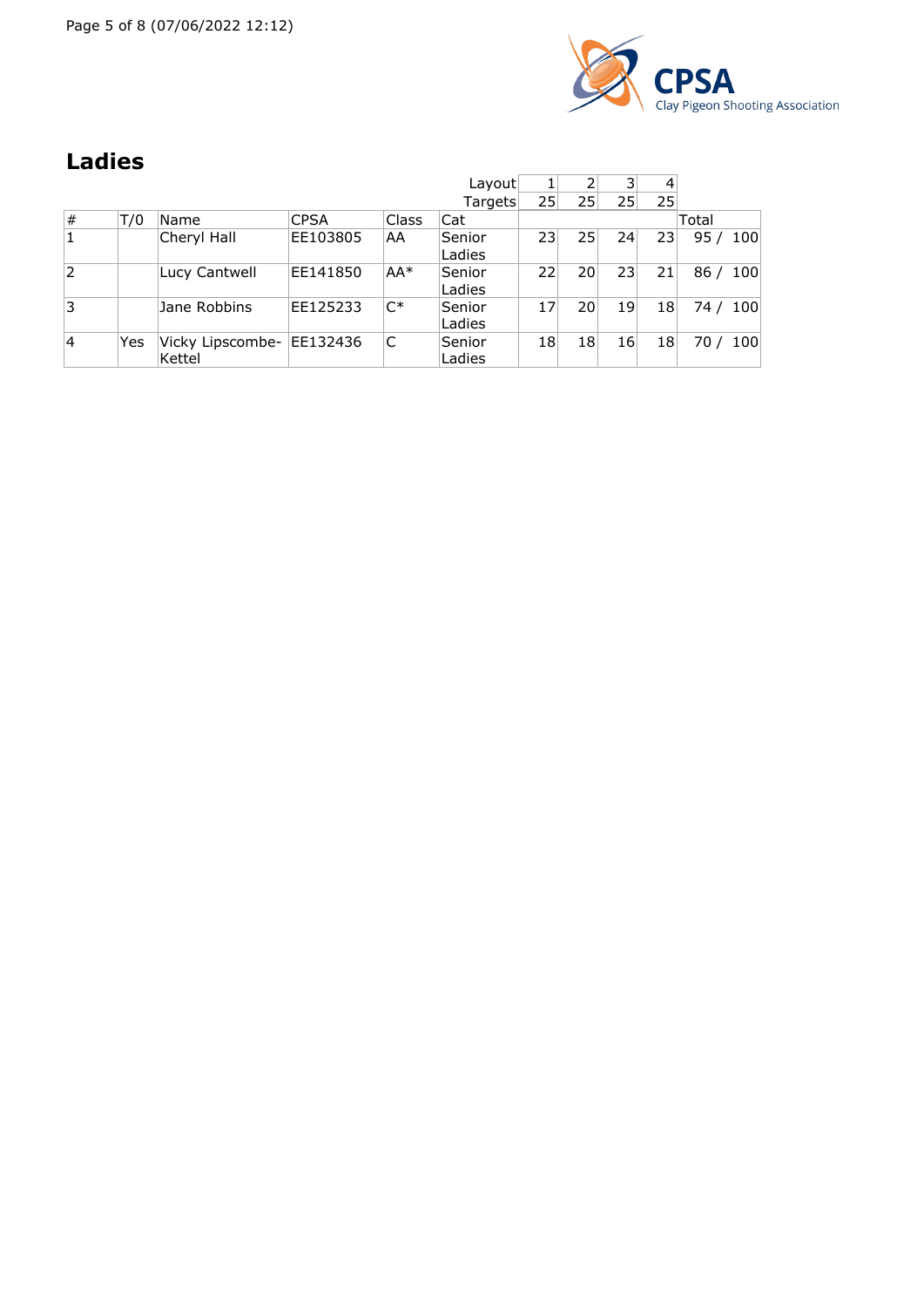

### **Mens**

|                |     |               |             |                | Layout          |    | 2               | 3               | 4  |          |          |
|----------------|-----|---------------|-------------|----------------|-----------------|----|-----------------|-----------------|----|----------|----------|
|                |     |               |             |                | Targets         | 25 | 25 <sub>1</sub> | 25 <sub>1</sub> | 25 |          |          |
| #              | T/0 | Name          | <b>CPSA</b> | Class          | Cat             |    |                 |                 |    | Total    |          |
| $\mathbf{1}$   |     | Wayne Gibbard | EE55548     | AA             | Senior<br>Mens  | 23 | 23              | 25              | 22 | 93/      | 100      |
| $\overline{2}$ |     | Mike Bartlett | EE124451    | AA             | Senior<br>Mens  | 24 | 22              | 24              | 22 | 92 / 100 |          |
| $3 =$          |     | Jeremy Baker  | EE125565    | A              | Senior<br>Mens  | 21 | 23              | 21              | 20 | 85/      | 100      |
| $3 =$          |     | Joshua Millar | EE141988    | AA*            | Senior<br>Mens  | 24 | 21              | 20              | 20 | 85/      | 100      |
| $3 =$          |     | Robert Honour | EE128554    | B              | Senior<br>Mens  | 23 | 22              | 21              | 19 | 85 /     | 100      |
| 6              | Yes | David Pryce   | EE61653     | A              | Veteran<br>Mens | 20 | 17              | 23              | 19 |          | 79 / 100 |
| 7              | Yes | Paul Walker   | EE117074    | B <sup>*</sup> | Veteran<br>Mens | 18 | 16              | 22              | 17 |          | 73 / 100 |
| 8              | Yes | Lewis Bull    |             | $C^*$          | Senior<br>Mens  | 16 | 19              | 20 <sup>1</sup> | 15 | 70 /     | 100      |
| ۱q             |     | Tony Robbins  | EE72914     | B              | Veteran<br>Mens | 21 | 14              | 21              | 12 | 68/      | 100      |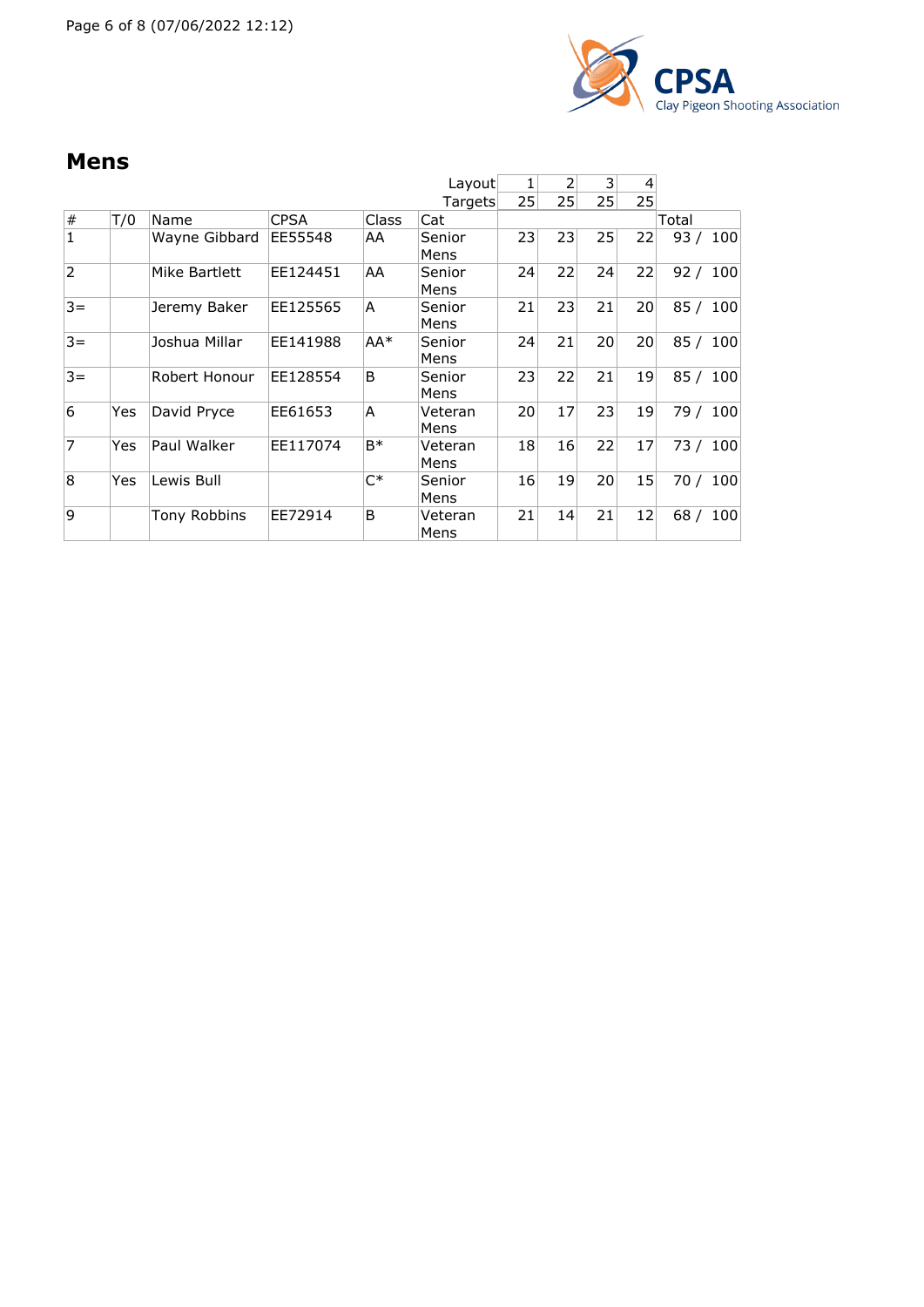

## **Senior**

|                |     |                            |             |       | Layout           | 1  | 2  | 3  | 4  |          |     |
|----------------|-----|----------------------------|-------------|-------|------------------|----|----|----|----|----------|-----|
|                |     |                            |             |       | Targets          | 25 | 25 | 25 | 25 |          |     |
| $\#$           | T/0 | Name                       | <b>CPSA</b> | Class | Cat              |    |    |    |    | Total    |     |
| $\mathbf{1}$   |     | Cheryl Hall                | EE103805    | AA    | Senior<br>Ladies | 23 | 25 | 24 | 23 | 95/100   |     |
| $\overline{2}$ |     | Wayne Gibbard              | EE55548     | AA    | Senior<br>Mens   | 23 | 23 | 25 | 22 | 93 / 100 |     |
| $\overline{3}$ |     | Mike Bartlett              | EE124451    | AA    | Senior<br>Mens   | 24 | 22 | 24 | 22 | 92 / 100 |     |
| $\overline{4}$ |     | Lucy Cantwell              | EE141850    | AA*   | Senior<br>Ladies | 22 | 20 | 23 | 21 | 86/      | 100 |
| $5=$           |     | Jeremy Baker               | EE125565    | A     | Senior<br>Mens   | 21 | 23 | 21 | 20 | 85 / 100 |     |
| $5=$           |     | Joshua Millar              | EE141988    | AA*   | Senior<br>Mens   | 24 | 21 | 20 | 20 | 85/      | 100 |
| $5=$           |     | Robert Honour              | EE128554    | B     | Senior<br>Mens   | 23 | 22 | 21 | 19 | 85/      | 100 |
| $\overline{8}$ |     | Jane Robbins               | EE125233    | $C^*$ | Senior<br>Ladies | 17 | 20 | 19 | 18 | 74 / 100 |     |
| $9 =$          | Yes | Lewis Bull                 |             | $C^*$ | Senior<br>Mens   | 16 | 19 | 20 | 15 | 70 / 100 |     |
| $9 =$          | Yes | Vicky Lipscombe-<br>Kettel | EE132436    | C     | Senior<br>Ladies | 18 | 18 | 16 | 18 | 70/      | 100 |